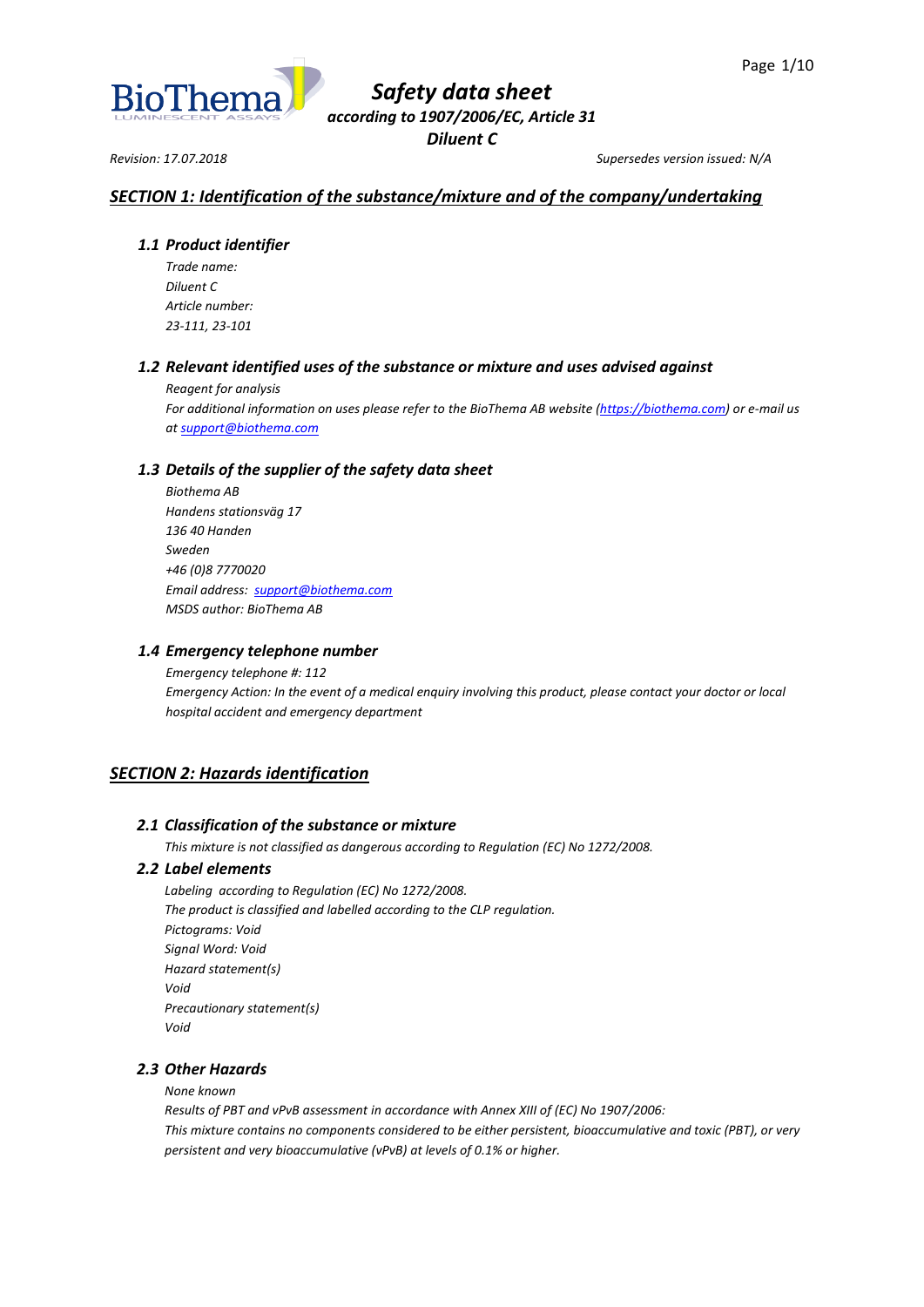*Revision: 13.07.2018 Supersedes version issued: N/A*

## *SECTION 3: Composition/information on ingredients*

## *3.1 Substances*

*Not applicable*

#### *3.2 Mixtures*

*Liquid. No disclosure requirement according to Regulation (EC) No 1272/2008*

| cu | <b>CAS</b> | <b>Chemical name</b> | <b>Percent</b> |
|----|------------|----------------------|----------------|
|    |            |                      |                |

## *SECTION 4: First aid measures*

### *4.1Description of first aid measures*

*Personal protective equipment for first aid responders is not required. No immediate medical attention required.*

*After inhalation: Supply fresh air; consult doctor in case of complaints.*

*After skin contact: The product might cause skin irritation; good practice is to remove contaminated clothing and rinse skin with water.*

*After eye contact: Rinse opened eye for several minutes under running water as a precaution. Remove contact lenses.*

*After ingestion: Drink water (two glasses at most). Consult doctor if feeling unwell.*

*If these recommendations are not followed the exposed person could experience a delayed eye irritation and skin irritation.*

#### *4.2 Most important symptoms and effects, both acute and delayed*

*May cause irritation. We have no further description of any symptoms.*

*4.3 Indication of any immediate medical attention and special treatment needed*

*No information available.*

## *SECTION 5: Firefighting measures*

## *5.1 Extinguishing media*

*Suitable extinguishing media:*

*CO2, powder or water spray. Fight larger fires with water spray or alcohol resistant foam. Use extinguishing media that is appropriate to the local surrounding environment and circumstance. Unsuitable extinguishing media:*

*For this product no limitations of extinguishing media are given.*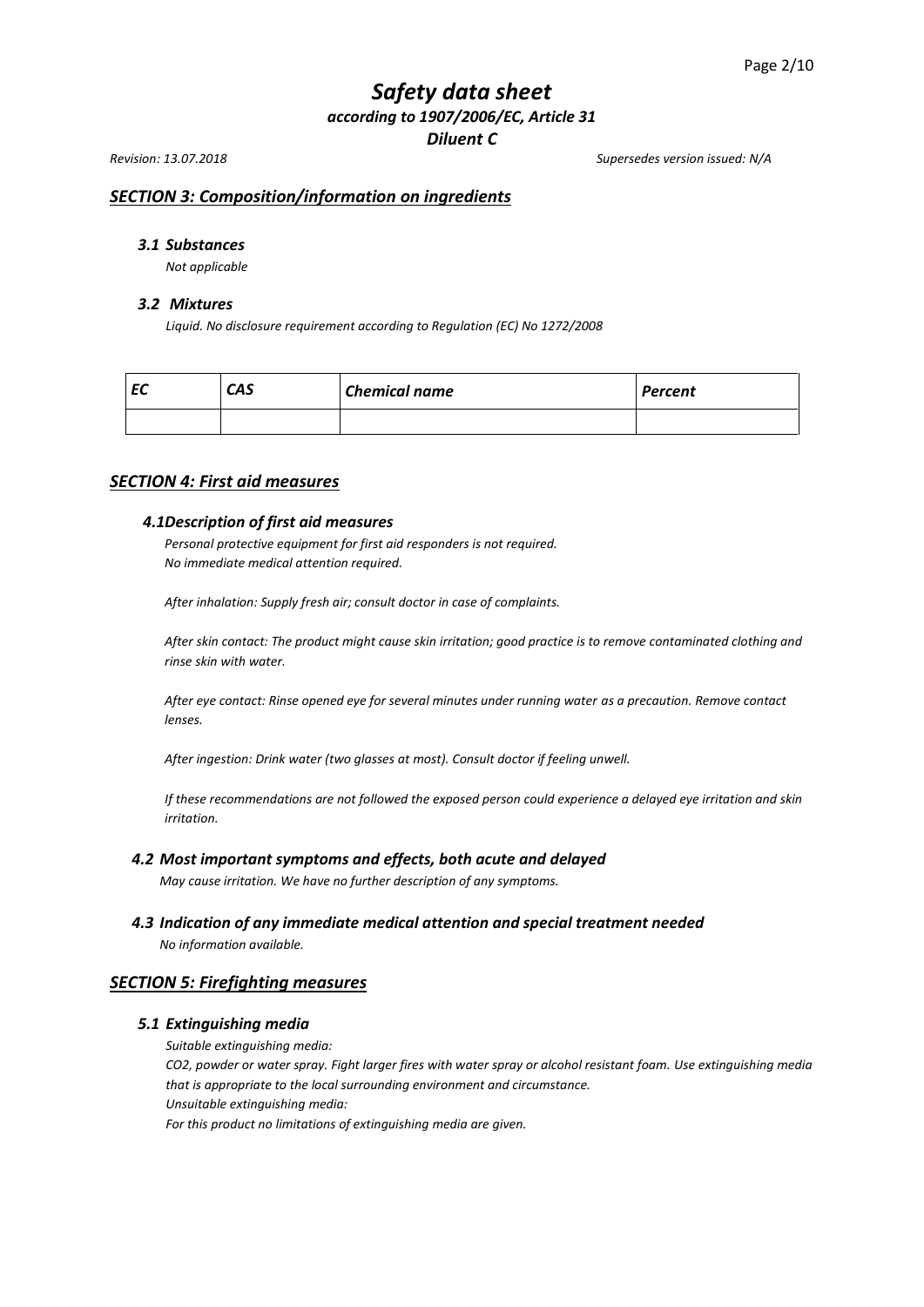*Revision: 13.07.2018 Supersedes version issued: N/A*

# *5.2 Special hazards arising from the substance or mixture:*

*No data available*

## *5.3 Advice for firefighters:*

*Wear protective clothing for firefighters. Wear self-contained breathing apparatus for firefighting if necessary.*

## *SECTION 6: Accidental release measures*

## *6.1 Personal precautions, protective equipment and emergency procedures:*

*Advice for non-emergency personnel: Wear suitable protective equipment as specified in SECTION 8*

*Advice for emergency personnel: Wear suitable protective equipment as specified in SECTION 8* 

## *6.2 Environmental precautions*

*Dilute with plenty of water. Do not allow to enter sewers/ surface or ground water.*

## *6.3 Methods and material for containment and cleaning up*

*Sweep up/absorb with any liquid-binding material and dispose according to section 13.*

## *6.4 Reference to other sections*

*See section 7 for safe handling See section 13 for disposal information*

## *SECTION 7: Handling and storage*

## *7.1 Precautions for safe handling:*

*Advice on safe handling: No special measures required*

*Advice on hygiene measures: Good practice is to wash hands before and after working with this mixture. Change contaminated clothing.*

## *7.2 Conditions for safe storage, including any incompatibilities*

*Storage conditions: Keep product fully closed See product label for recommended storage temperature* 

## *7.3 Specified end use(s)*

*See subsection 1.2.*

## *SECTION 8: Exposure controls/personal protection*

## *8.1Control parameters*

*Components with workplace control parameters: None*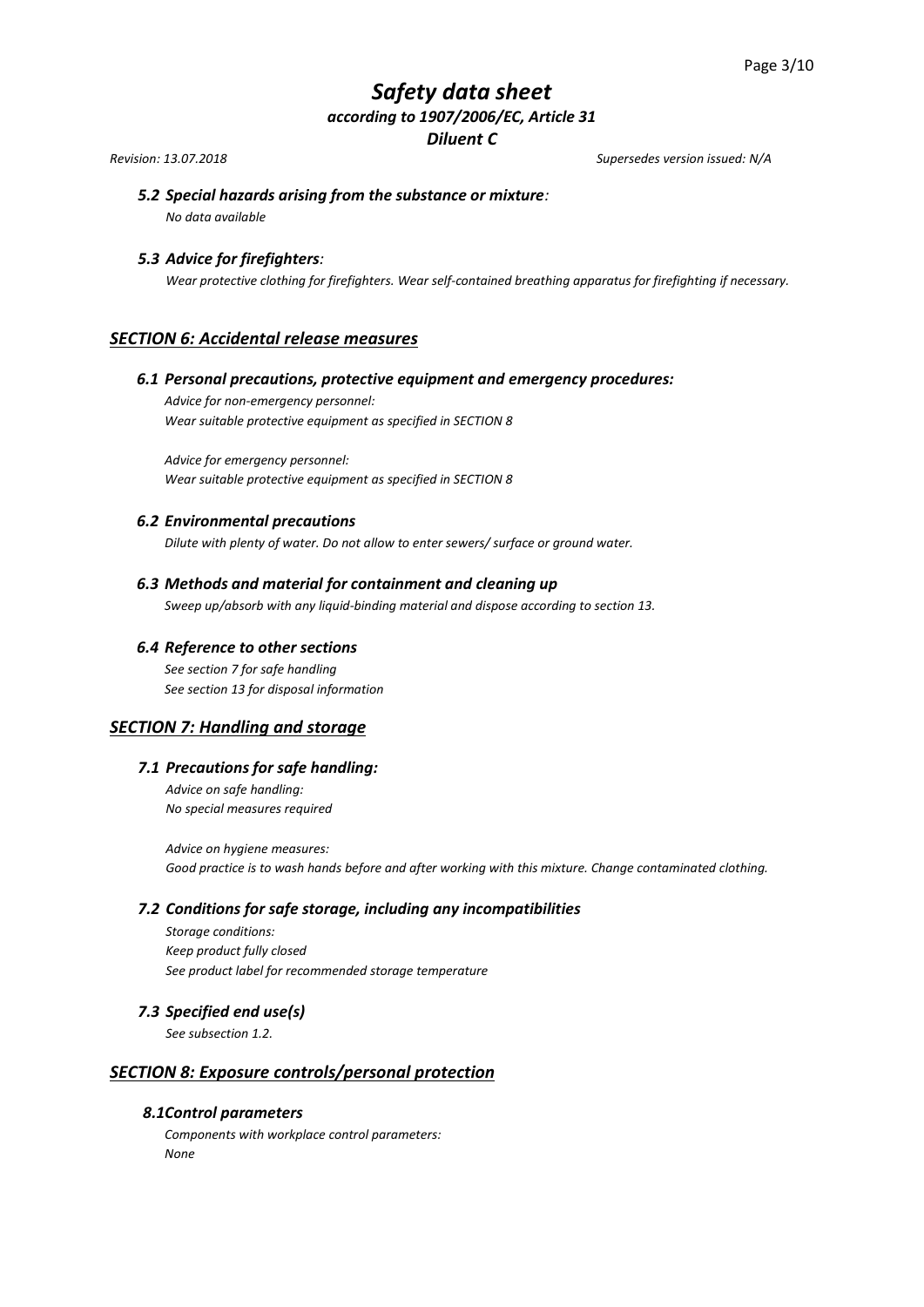#### *Revision: 13.07.2018 Supersedes version issued: N/A*

#### *8.2 Exposure controls*

*Engineering controls:*

*General industrial hygiene practice.*

*Good general ventilation (typically 10 air changes per hour) should be used. Ventilation rates should be matched to conditions. If applicable, use process enclosures, local exhaust ventilation, or other engineering controls to maintain airborne levels below recommended exposure limits. If exposure limits have not been established, maintain airborne levels to an acceptable level.*

#### *Individual protection measures:*

*Personal protection equipment should be chosen according to the CEN standards and in discussion with the supplier of the personal protective equipment. Considerations to specific work environment where the product is used should be made.*

*Eye/face protection:*

*Safety glasses tested and approved under standards such as EN 166(EU).*

#### *Skin protection:*

*Wear appropriate chemical resistant gloves. We recommend single use vinyl gloves. The exact break through time for substances has to be obtained from the manufacturer of the protective gloves and has to be observed when making a final choice.*

*Wear lab coat or suitable protective clothing.*

*Respiratory protection: Not required normally. In case of insufficient ventilation, wear suitable respiratory equipment.*

*Thermal hazards: Wear appropriate thermal protective clothing, when necessary.*

*Environmental exposure controls No special precautionary measures necessary.*

#### *SECTION 9: Physical and chemical properties*

#### *9.1.Information on basic physical and chemical properties*

*State of matter: Liquid Form: Clear liquid Colour: Colourless Odour: Odourless Odour threshold: No information available. Odourless pH: 6-8 at 20 °C (68 °F) Melting point/freezing point: No information available. Not determined. Initial boiling point and boiling range: No information available. Not determined. Flash point: Not applicable. Not flammable. Evaporation rate: No information available. Not determined. Flammability (solid, gas): Not applicable. Not flammable. Upper/lower flammability or explosive limits: Not applicable. Not flammable. Vapour pressure: No information available. Not determined. Vapour density: No information available. Not determined. Relative density: No information available. Not determined. Solubility(ies): Fully miscible in water Partition coefficient: n-octanol/water: No information available. Not determined.*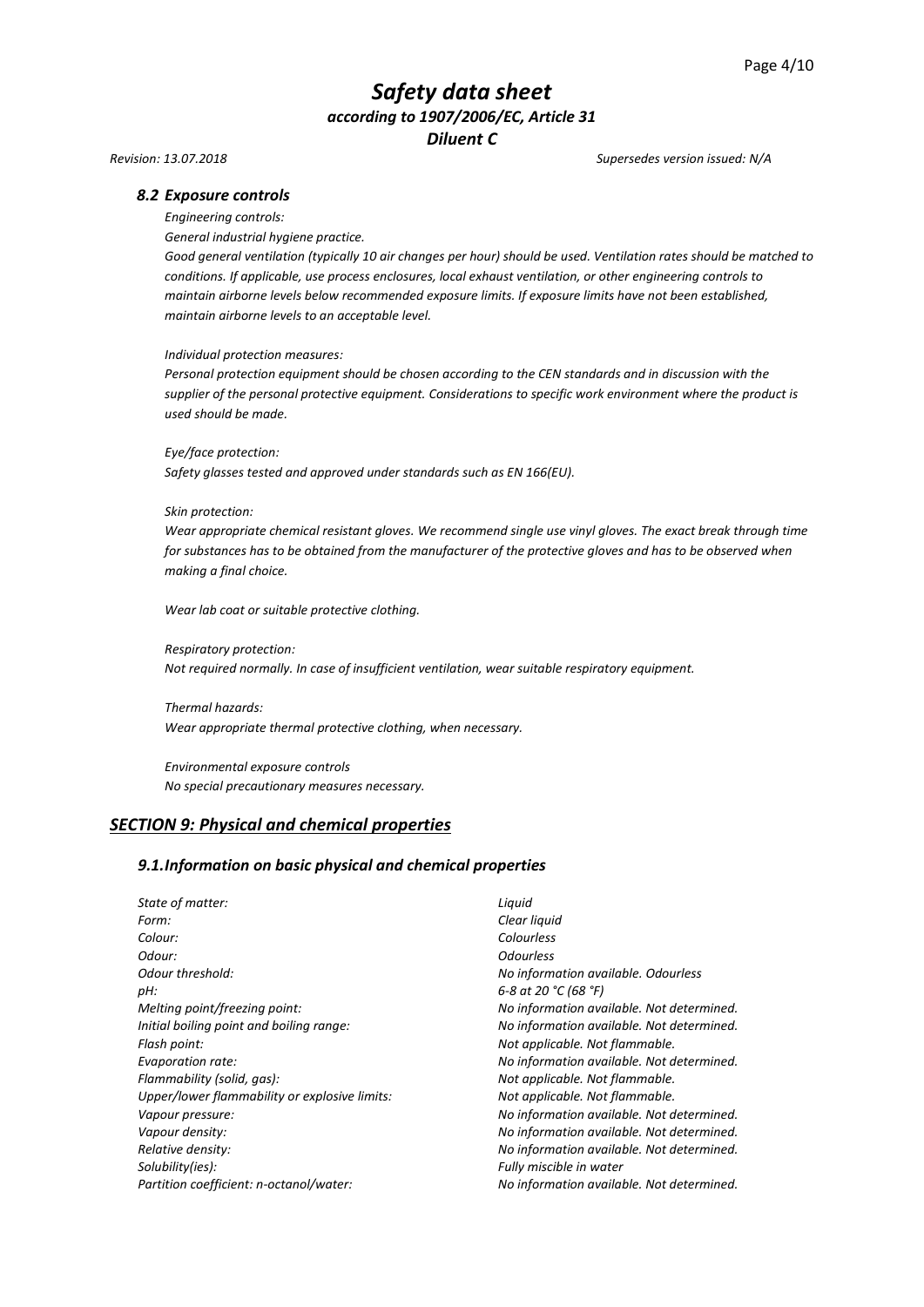#### *Revision: 13.07.2018 Supersedes version issued: N/A*

*Explosive properties: Not classified as explosive. Oxidising properties. None*

*Auto-ignition temperature: Not applicable. Not flammable. Decomposition temperature: No information available. Not determined. Viscosity: No information available. Not determined.*

## *9.2.Other Information*

*No relevant additional information available.*

## *SECTION 10: Stability and reactivity*

#### *10.1 Reactivity*

*The product is stable and non-reactive under normal conditions of use, storage and transport.*

### *10.2 Chemical stability*

*Material is stable under normal conditions.*

## *10.3 Possibility of hazardous reactions*

*No dangerous reaction known under conditions of normal use.*

### *10.4 Conditions to avoid*

*Contact with incompatible materials. Do not heat closed container. Do not pressurize container.*

#### *10.5 Incompatible materials*

*Strong oxidising or reducing agents. Strong acids or strong bases.*

## *10.6 Hazardous decomposition products*

*No hazardous decomposition products are known.*

## *SECTION 11: Toxicological information*

## *11.1 Information on toxicological effects*

#### *General information*

*Occupational exposure to the substance or mixture may cause adverse effects. Handle in accordance with good industrial hygiene and safety practice.*

#### *Information on likely routes of exposure*

*Ingestion: May cause discomfort if swallowed. Inhalation: Prolonged inhalation may be harmful. Skin exposure: Prolonged contact with skin may cause temporary irritation. Eye exposure: Direct contact with eyes may cause temporary irritation. Symptoms: Exposure may cause temporary irritation, redness, or discomfort.*

*acute toxicity Due to partial or complete lack of data the classification is not possible skin corrosion/irritation Due to partial or complete lack of data the classification is not possible serious eye damage/irritation Due to partial or complete lack of data the classification is not possible respiratory or skin sensitisation Due to partial or complete lack of data the classification is not possible germ cell mutagenicity Due to partial or complete lack of data the classification is not possible carcinogenicity Due to partial or complete lack of data the classification is not possible reproductive toxicity Due to partial or complete lack of data the classification is not possible STOT-single exposure Due to partial or complete lack of data the classification is not possible STOT-repeated exposure Due to partial or complete lack of data the classification is not possible*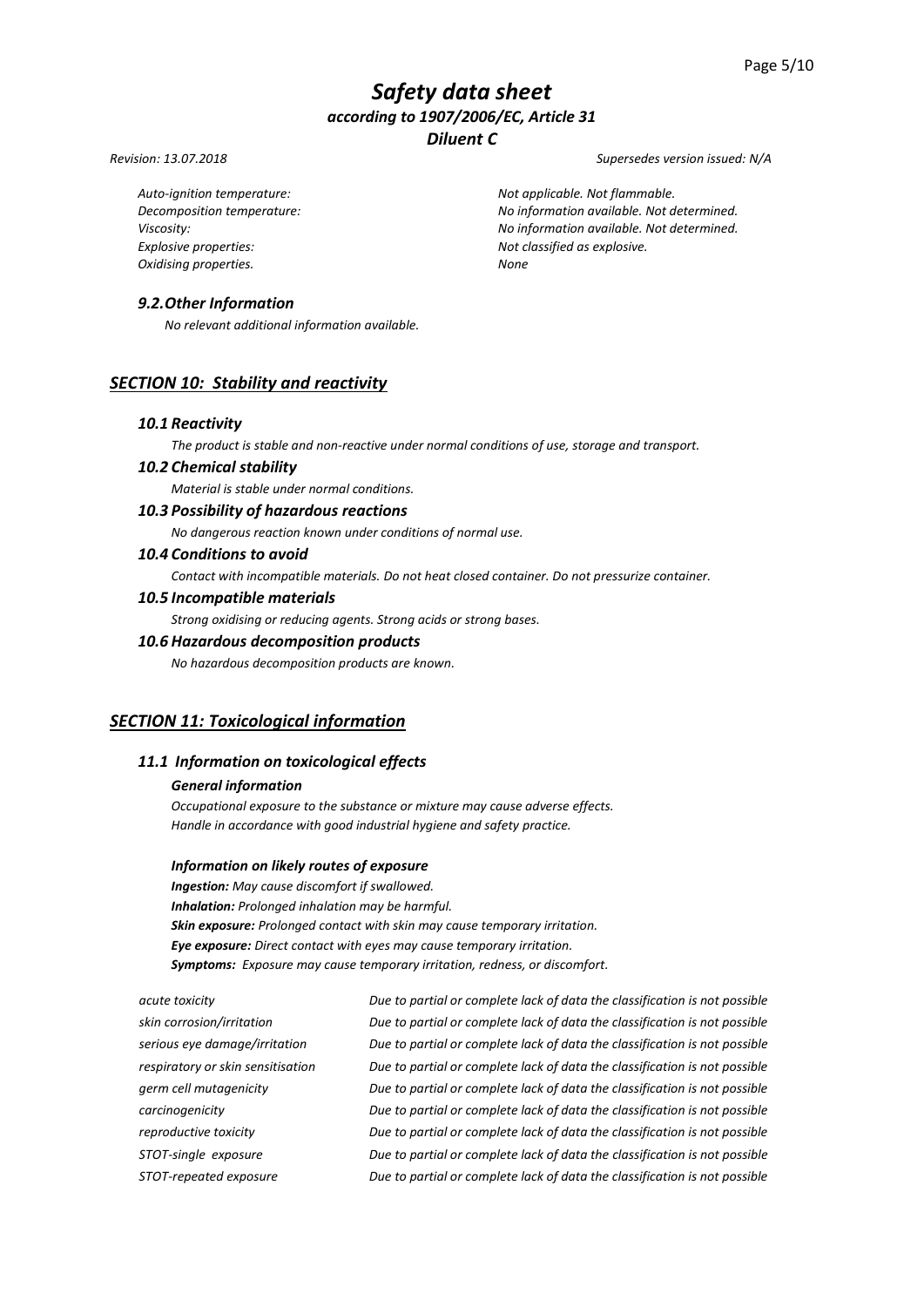*Revision: 13.07.2018 Supersedes version issued: N/A*

*aspiration hazard Due to partial or complete lack of data the classification is not possible*

### *SECTION 12: Ecological information*

### *12.1 Toxicity*

*No data available* 

#### *12.2 Persistence and degradability*

*No data available*

#### *12.3 Bioaccumulative potential*

#### *Bioconcentration factor (BCF)*

*No data available* 

*n-octanol/water (log Kow)*

## *No data available*

*12.4 Mobility in soil* 

*No data available* 

#### *12.5 Results of PBT and vPvB assessment*

*This product does not contain a PBT or vPvB or substances.*

#### *12.6 Other adverse effects*

*This product may effect the pH in aquatic environment and risk adverse effect on water organisms. See pH specification under subsection 9.1.*

#### *SECTION 13: Disposal considerations*

#### *13.1Waste treatment methods*

#### *Residual waste*

*Dispose of in accordance with local regulations. Empty containers or liners may retain some product residues. This material and its container must be disposed of in a safe manner.*

#### *Contaminated packaging*

*Empty containers should be taken to an approved waste handling site for recycling or disposal. Since emptied containers may retain product residue, follow label warnings even after container is emptied.*

#### *EU waste code*

*The Waste code should be assigned in discussion between the user, the producer and the waste disposal company.*

#### *Disposal methods/information*

*Collect and reclaim or dispose in sealed containers at licensed waste disposal site. Special precautions*

*Dispose in accordance with all applicable regulations.*

## *SECTION 14: Transport information*

### *14.1 UN number*

*ADR/RID: Not regulated as dangerous goods. IMDG: Not regulated as dangerous goods. IATA: Not regulated as dangerous goods.*

#### *14.2 UN proper shipping name*

*ADR/RID: Not regulated as dangerous goods. IMDG: Not regulated as dangerous goods. IATA: Not regulated as dangerous goods.*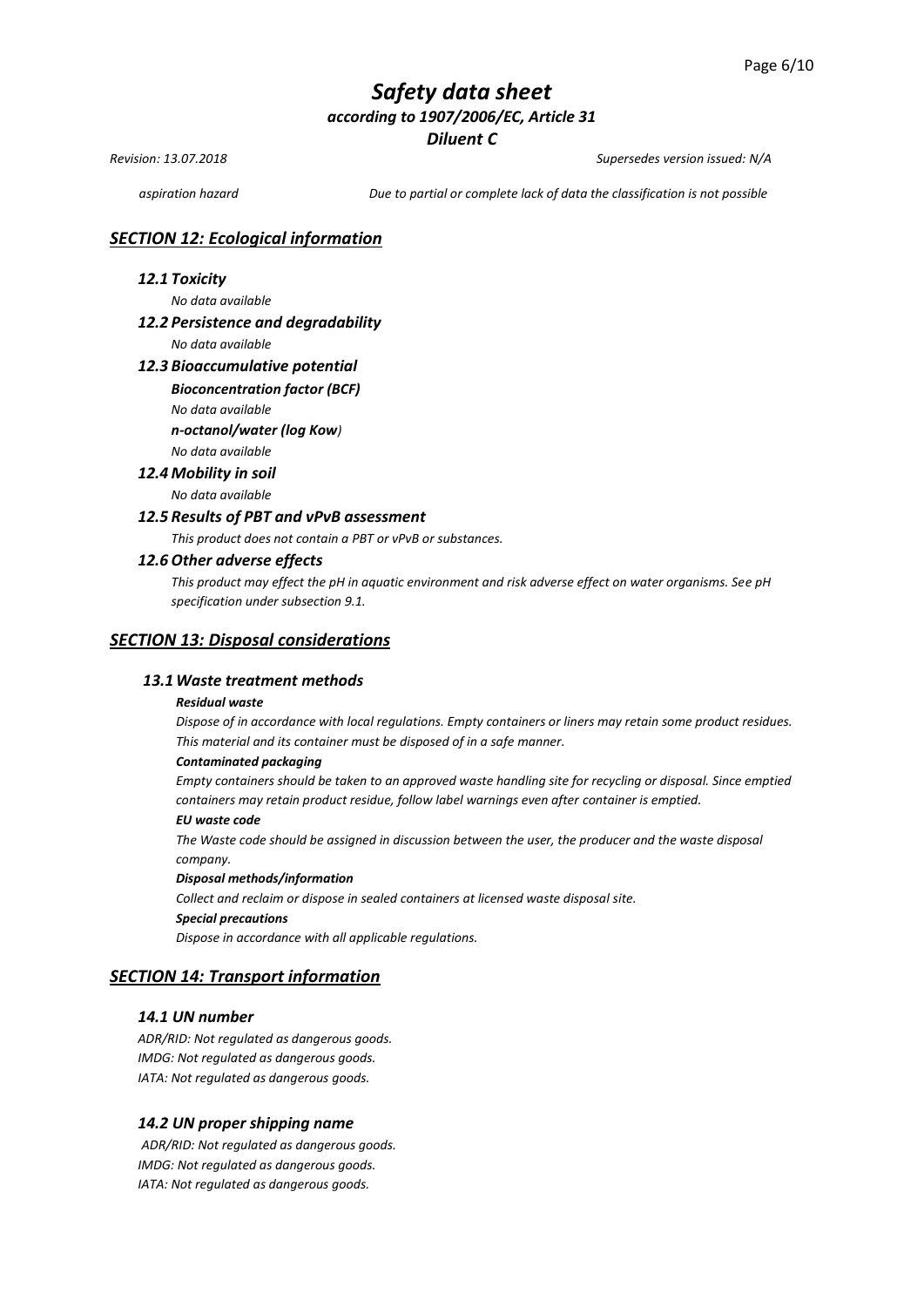#### *Revision: 13.07.2018 Supersedes version issued: N/A*

#### *14.3 Transport hazard class(es)*

*ADR/RID: Not regulated as dangerous goods. IMDG: Not regulated as dangerous goods. IATA: Not regulated as dangerous goods.*

#### *14.4 Packaging group*

*ADR/RID: Not regulated as dangerous goods. IMDG: Not regulated as dangerous goods. IATA: Not regulated as dangerous goods.*

#### *14.5 Environmental hazards*

*ADR/RID: Not regulated as dangerous goods. IMDG: Not regulated as dangerous goods. IATA: Not regulated as dangerous goods.*

#### *14.7 Transport in bulk according to Annex II of Marpol and the IBC Code*

*Not applicable*

### *SECTION 15: Regulatory information*

#### *15.1 Safety, health and environmental regulations/legislation specific for the substance or*

#### *mixture*

#### *EU Regualtions*

*Regulation (EC) No. 1005/2009 on substances that deplete the ozone layer, Annex I and II, as amended Not listed.*

*Regulation (EC) No. 850/2004 On persistent organic pollutants, Annex I as amended Not listed.*

*Regulation (EU) No. 649/2012 concerning the export and import of dangerous chemicals, Annex I, Part 1 as amended* 

*Not listed.*

*Regulation (EU) No. 649/2012 concerning the export and import of dangerous chemicals, Annex I, Part 2 as amended*

*Not listed.*

*Regulation (EU) No. 649/2012 concerning the export and import of dangerous chemicals, Annex I, Part 3 as amended*

*Not listed.*

*Regulation (EU) No. 649/2012 concerning the export and import of dangerous chemicals, Annex V as amended*

*Not listed.*

*Regulation (EC) No. 166/2006 Annex II Pollutant Release and Transfer Registry Not listed.*

*Regulation (EC) No. 1907/2006, REACH Article 59(10) Candidate List as currently published by ECHA Not listed.*

#### *Authorisations Regulation*

*(EC) No. 1907/2006, REACH Annex XIV Substances subject to authorization, as amended Not listed.*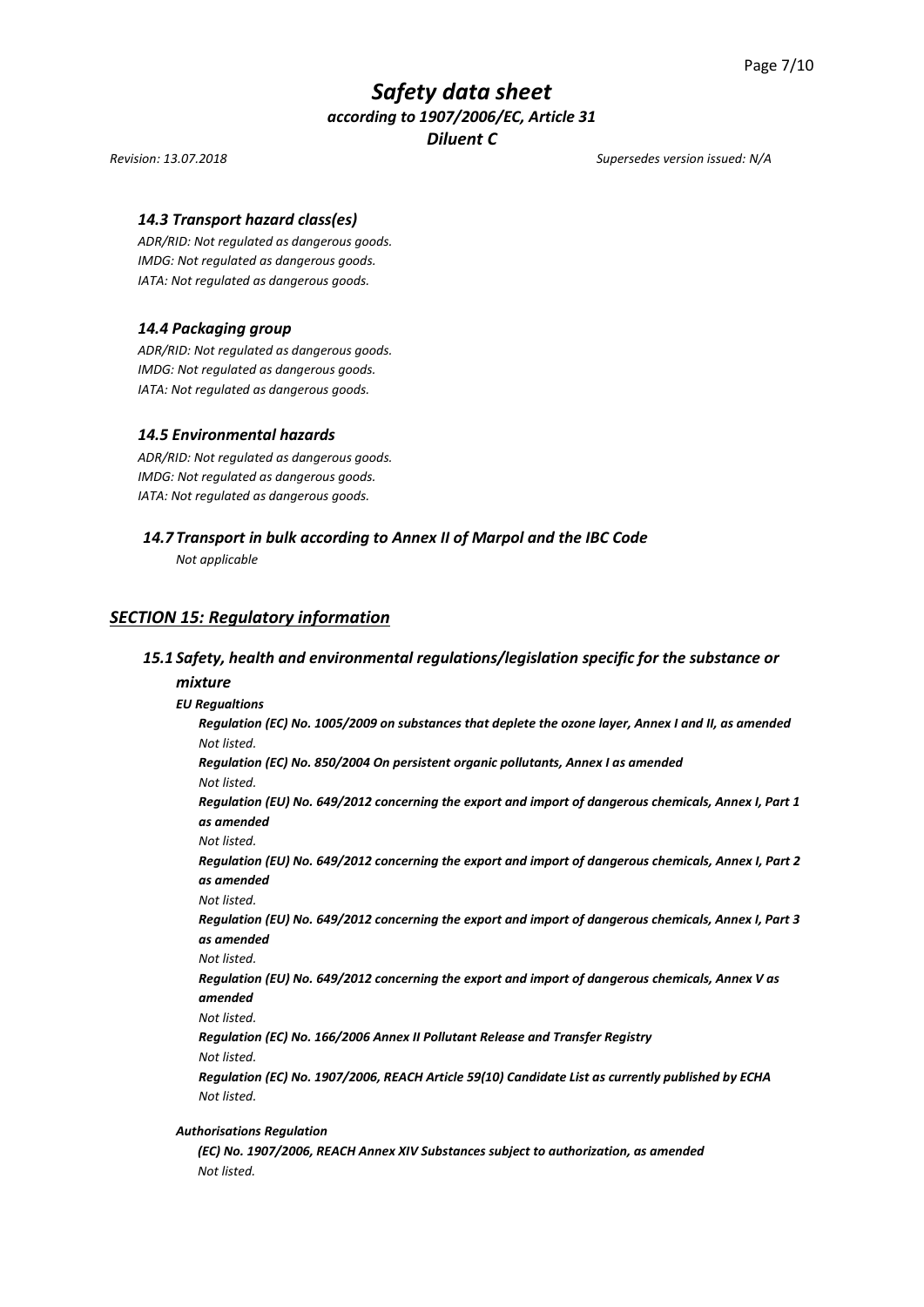# *Safety data sheet*

*according to 1907/2006/EC, Article 31*

*Diluent C*

*Revision: 13.07.2018 Supersedes version issued: N/A*

*Restrictions on use* 

*Regulation (EC) No. 1907/2006, REACH Annex XVII Substances subject to restriction on marketing and use as amended*

*Not listed.*

*Directive 2004/37/EC: on the protection of workers from the risks related to exposure to carcinogens and mutagens at work*

*Not listed.*

*Directive 92/85/EEC: on the safety and health of pregnant workers and workers who have recently given birth or are breastfeeding*

*Not listed.*

*Other EU regulations*

*Directive 2012/18/EU on major accident hazards involving dangerous substances Not listed.* 

*Directive 98/24/EC on the protection of the health and safety of workers from the risks related to chemical agents at work* 

*Not listed.*

*Directive 94/33/EC on the protection of young people at work Not listed.*

*Other regulations*

*The product is classified and labelled in accordance with EG 1272/2008 (CLP regulation) as amended. This Safety Data Sheet complies with the requirements of Regulation (EC) No 1907/2006 as amended.*

#### *National regulations*

*Follow national regulation for work with chemical agents.*

## *SECTION 16: Other information*

#### *List of abbreviations*

*CLP: Classification, Labelling and Packaging AND: Agreement concerning the International Carriage of Dangerous Goods by Inland Waterways RID: Regulations Concerning the International Transport of Dangerous Goods by Rail ADR: European Agreement concerning the International Carriage of Dangerous Goods by Road IATA: International Air Transport Association IMDG: International Maritime Code for Dangerous Goods IBC Code: International Code for the Construction and Equipment of Ships carrying Dangerous Chemicals in Bulk Marpol: International Convention for the Prevention of Pollution from Ships PBT: Persistent, bioaccumulative and toxic vPvB: Very persistent and very bioaccumulative*

#### *References*

*ACGIH's documentation of the Threshold Limit Values and Biological Exposure Indices* 

*EPA* (*Environmental Protection Agency)*

*HSDB®-Hazardous Substances Data Bank*

*IARC- monographs on the carcinogenic risks to humans*

*National toxicology program(NTP) report on carcinogen*

#### *Information on evaluation method leading to the classification of mixture*

*The classification for health and environmental hazards is derived by a combination of calculation methods and test data, if available.*